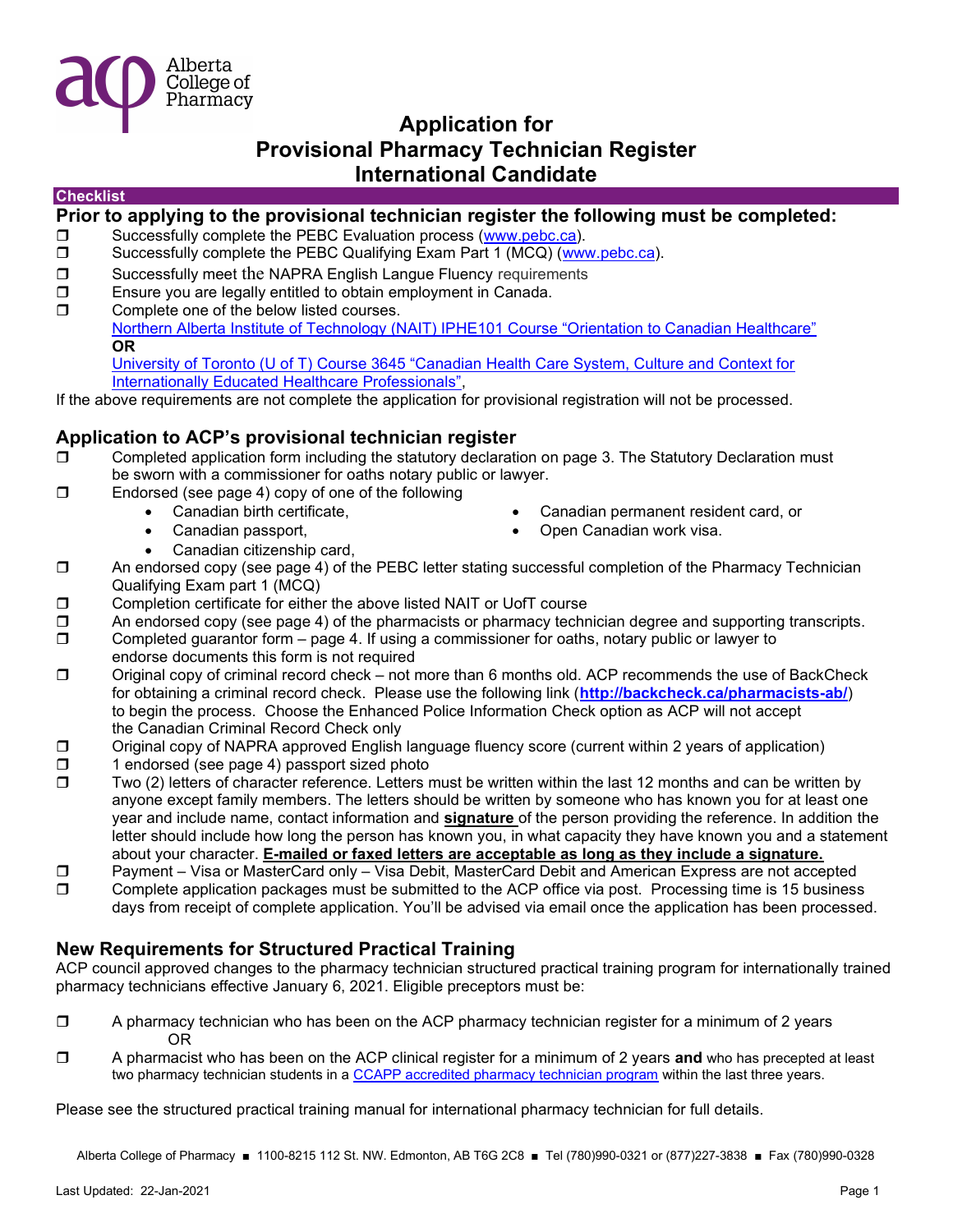

| <b>Personal Information</b>                                                                                                                                                                                                                                                                       |                          |                                   |         |                             |
|---------------------------------------------------------------------------------------------------------------------------------------------------------------------------------------------------------------------------------------------------------------------------------------------------|--------------------------|-----------------------------------|---------|-----------------------------|
| First name                                                                                                                                                                                                                                                                                        | Middle name              |                                   | Surname | Gender                      |
| Have you previously registered with ACP? Yes □ No □<br>If yes, provide ACP registration number                                                                                                                                                                                                    |                          |                                   |         |                             |
| Mailing<br>address:                                                                                                                                                                                                                                                                               |                          |                                   | Phone:  | Area code Telephone #       |
| City / Town                                                                                                                                                                                                                                                                                       | Province                 | Postal code                       | Cell:   | Area code Telephone #       |
| Date of birth (day/month/year)                                                                                                                                                                                                                                                                    | Place of birth (country) |                                   |         |                             |
| Registration - List all jurisdictions in which you are (or have been) registered as a regulated pharmacy technician                                                                                                                                                                               |                          |                                   |         |                             |
| <b>Jurisdiction</b>                                                                                                                                                                                                                                                                               |                          | <b>Registration#</b>              |         | <b>Present Status</b>       |
|                                                                                                                                                                                                                                                                                                   |                          |                                   |         |                             |
| Education - pharmacist or pharmacy technician degree or diploma                                                                                                                                                                                                                                   |                          |                                   |         |                             |
| School name: _________________________                                                                                                                                                                                                                                                            |                          | School location: ________________ |         | Date of graduation: _______ |
| <b>Pharmacy Technician PEBC Exams</b>                                                                                                                                                                                                                                                             |                          |                                   |         |                             |
| PEBC Qualifying Exam Part I (MCQ)<br>Date: <u>___________________________________</u><br>PEBC Qualifying Exam Part II (OSCE) Date:<br>PEBC Registration Number (issued after successful completion of both exams):                                                                                |                          |                                   |         |                             |
| <b>Current Employment</b> – in Alberta only                                                                                                                                                                                                                                                       |                          |                                   |         |                             |
| Pharmacy or hospital name                                                                                                                                                                                                                                                                         |                          |                                   |         | License#                    |
| <b>Address</b>                                                                                                                                                                                                                                                                                    |                          | City/Town                         |         | Postal code                 |
| <b>Disclosure of Personal Information</b>                                                                                                                                                                                                                                                         |                          |                                   |         |                             |
| ACP is responsible for maintaining and protecting the personal information you have provided. In some situations, legislation requires and/or authorizes<br>ACP to collect and use or disclose your personal information; other situations require your consent.                                  |                          |                                   |         |                             |
| ACP allows you to make your personal consent choices on your ACP registration profile page (https://acp.alinityapp.com/webclient/). Please log on<br>and select your consent choices. If no selection is made, ACP will assume you consent to release your information for all approved purposes. |                          |                                   |         |                             |
| ACP's Privacy of Personal Information Policy can be viewed in full at <b>abpharmacy.ca</b>                                                                                                                                                                                                        |                          |                                   |         |                             |

I declare that all of the information on this application or any information supplied in support of this application is true to the best of my knowledge.

 $\overline{\phantom{a}}$  , and the contribution of the contribution of  $\overline{\phantom{a}}$  , and  $\overline{\phantom{a}}$  , and  $\overline{\phantom{a}}$  , and  $\overline{\phantom{a}}$ 

Applicant's signature Date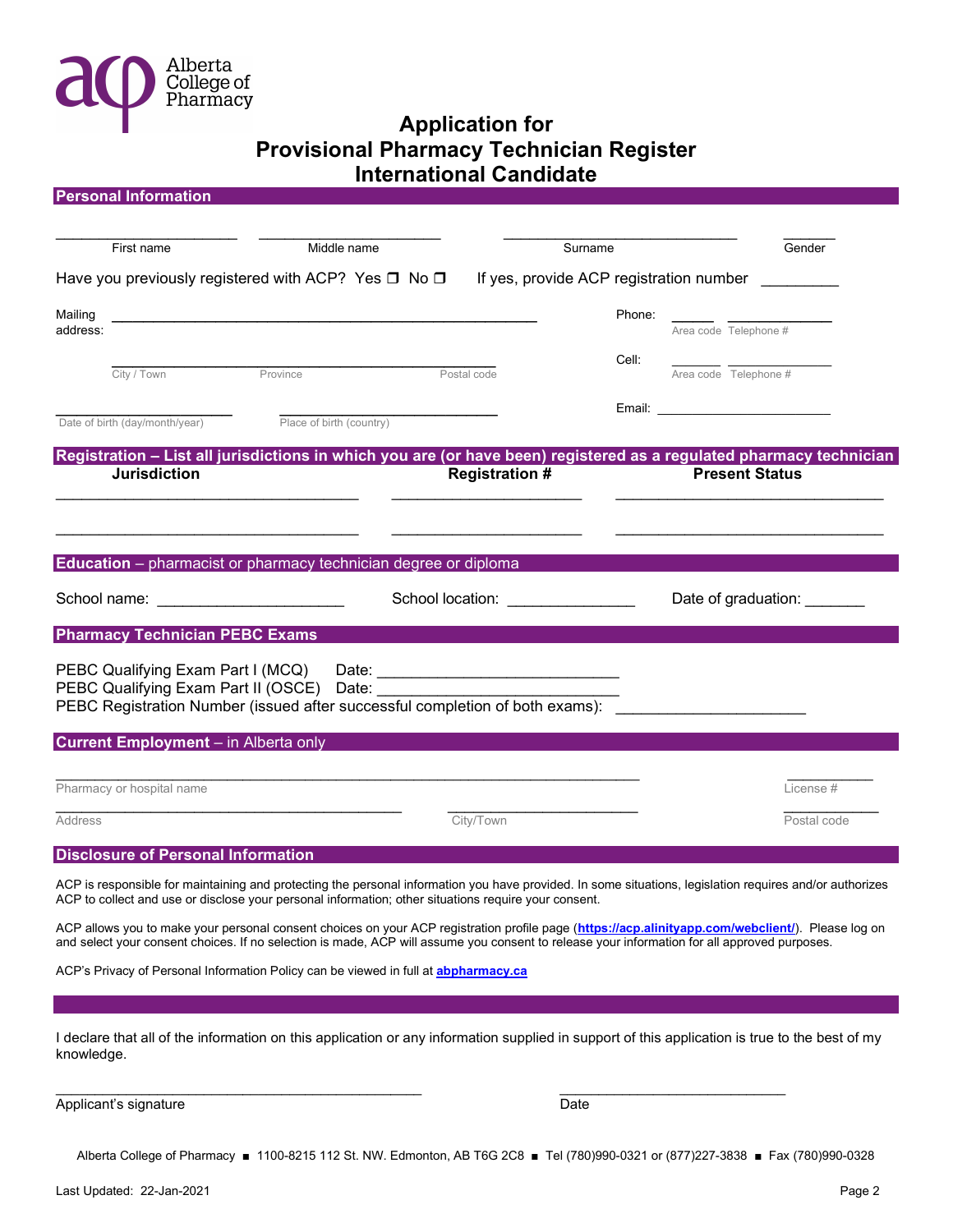

|                            | Statutory Declaration – Must be sworn in the presence of a commissioner for oaths, notary public or lawyer |
|----------------------------|------------------------------------------------------------------------------------------------------------|
| <b>CANADA</b>              |                                                                                                            |
| <b>PROVINCE OF ALBERTA</b> | ) In the matter of application for registration with the Alberta College of Pharmacy                       |
| TO WIT:                    |                                                                                                            |
|                            | a resident of the                                                                                          |

city/town of \_\_\_\_\_\_\_\_\_\_\_\_\_\_\_\_\_\_\_\_\_\_\_\_\_\_\_, in the Province of \_\_\_\_\_\_\_\_\_\_\_\_\_\_\_\_\_\_\_\_

do hereby declare that I:

- am the person referred to in the documents submitted in support of my application, and that these documents present a true and accurate account of my qualifications;
- have not been found guilty of an offence under any Act regulating the practice of pharmacy technicians or relating to the sale of drugs, or of any criminal offence;
- am not the subject of a current investigation or proceeding relating to an offence under any Act regulating the practice of pharmacy technicians or relating to the sale of drugs, or relating to any criminal offence;
- have not been the subject of a finding of professional misconduct, incompetence or incapacity in Alberta or any other jurisdiction in relation to pharmacy or any other health profession and am not the subject of any current professional misconduct, incompetence, or incapacity proceeding in Alberta or any other jurisdiction in relation to pharmacy or any other health profession;
- have not had a judgment in a civil action against me with respect to the practice of pharmacy or another regulated health profession in Alberta or any other jurisdiction.

I further declare that I shall provide the Registrar with the details of any of the following that relate to me and that occur or arise after my registration:

- a charge relating to an offence under any Act regulating the practice of pharmacy technicians or relating to the sale of drugs, or relating to any criminal offence;
- a finding of guilt in relation to an offence under any Act regulating the practice of pharmacy technicians or relating to the sale of drugs or in relation to any criminal offence;
- a finding of professional misconduct, incompetence or incapacity in any jurisdiction in relation to pharmacy or any other health profession;
- a proceeding for professional misconduct, incompetence or incapacity in any jurisdiction in relation to pharmacy or any other health profession;
- a judgment in a civil action against me with respect to the practice of pharmacy or another regulated health profession in Alberta or any other jurisdiction.

I acknowledge that I shall be deemed to have not satisfied the requirements for registration if I make a false or misleading statement or representation on my application.

I make this solemn declaration conscientiously believing it to be true and knowing that it is of the same force and effect as if made under oath and by virtue of the Canada Evidence Act.

| DECLARED before me at the<br>(insert "city" or "town") |                        |
|--------------------------------------------------------|------------------------|
| of<br>(name of city / town)                            |                        |
| in the Province of<br>this                             | Signature of Declarant |
| day of<br>, A.D. 20                                    |                        |
|                                                        |                        |

| A Commissioner for Oaths in and |  |
|---------------------------------|--|
| for the Province of             |  |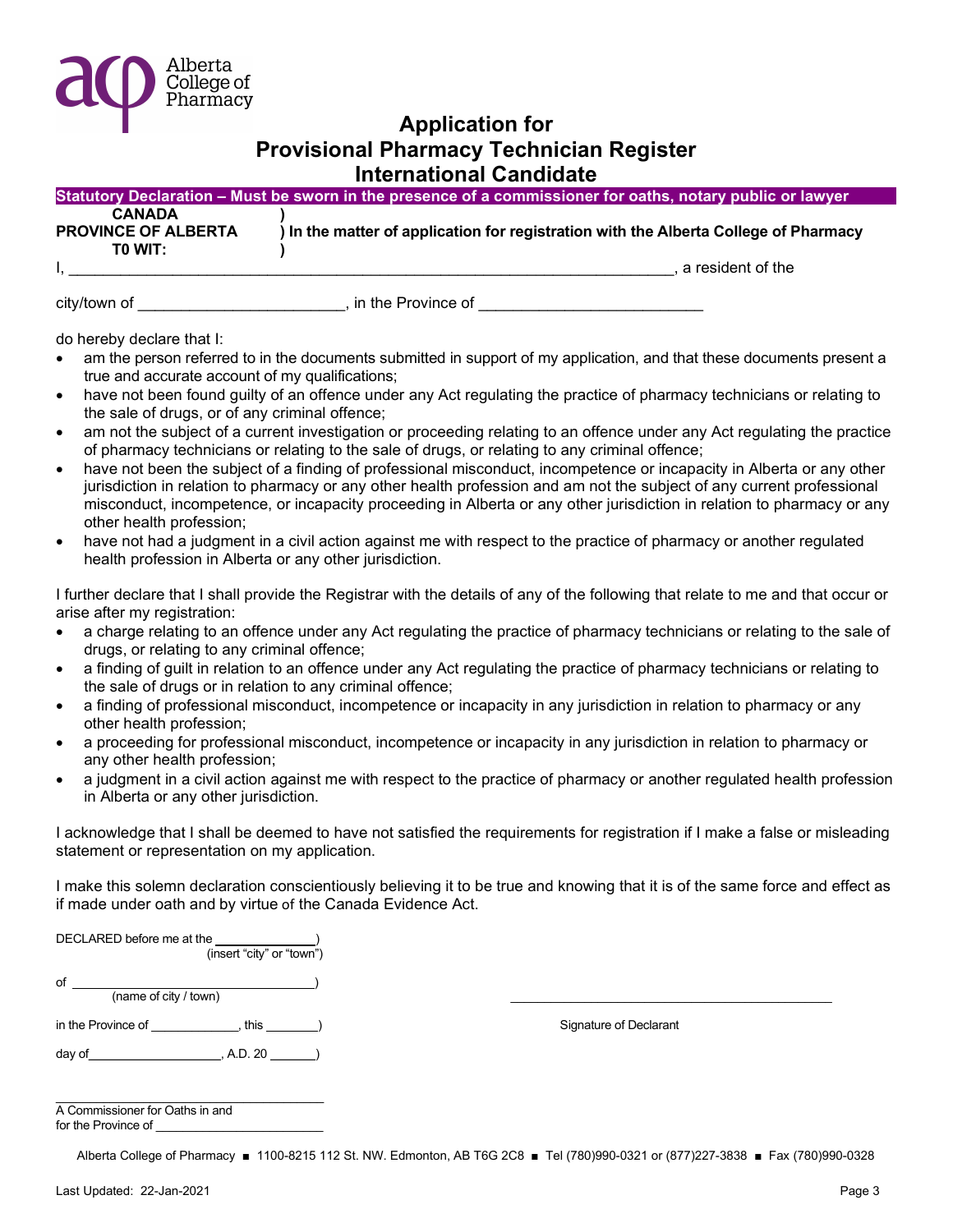

### Guarantor Information and Declaration

### Duties of a guarantor

Your guarantor must perform the following tasks free of charge:

- 1. Certify the information on your application form by completing and signing the Declaration of Guarantor portion of this form. Completed form must be submitted to ACP with the application package.
- 2. Write on the back of the photo, "I certify this to be a true likeness of (your name)" and sign and date.
- 3. Write on the back of any photocopies to be certified, "I certify this to be a true copy of the original document" and sign and date.

### Eligible guarantors

Your guarantor must:

- 1. be a Canadian citizen residing in Canada and must be accessible to the Alberta College of Pharmacy for verification. Relatives may act as guarantors if they are a Canadian citizen residing in Canada.
- 2. have known you personally for at least two years.
- 3. hold a current Canadian passport

If you do not know an eligible guarantor, as outlined above, all documents must be signed by a commissioner for oaths, notary public or lawyer. If signed by a commissioner for oaths, notary public or lawyer this form is not required. All documents must bear appropriate seal or appropriate license/registration number of the commissioner for oaths, notary public or lawyer.

### Declaration of Guarantor

| Guarantor's surname (please print) | Given name(s)              |                            |  |
|------------------------------------|----------------------------|----------------------------|--|
| Occupation                         | <b>Cdn Passport Number</b> | Email address              |  |
| Business telephone number          | Home telephone number      | Cellular number (optional) |  |

\_\_\_\_\_\_\_\_\_\_\_\_\_\_\_\_\_\_\_\_\_\_\_\_\_\_\_\_\_ \_\_\_\_\_\_\_\_\_\_\_\_\_\_\_\_\_\_\_\_ \_\_\_\_\_\_\_\_\_\_\_\_\_\_\_\_\_\_\_\_\_\_\_\_

### **Declaration**

I declare that I am a Canadian citizen who holds a valid Canadian passport and, to the best of my knowledge and belief, all of the statements made in this application are true. I have known the applicant personally for at least two years and have certified on the back of the photo that the image is a true likeness of the applicant. If applicable, I have also certified on the photocopies of supplementary documentation that, to the best of my knowledge, the photocopy is a true likeness of the original.

Signature of guarantor **Date** Date Signed at (city and province)